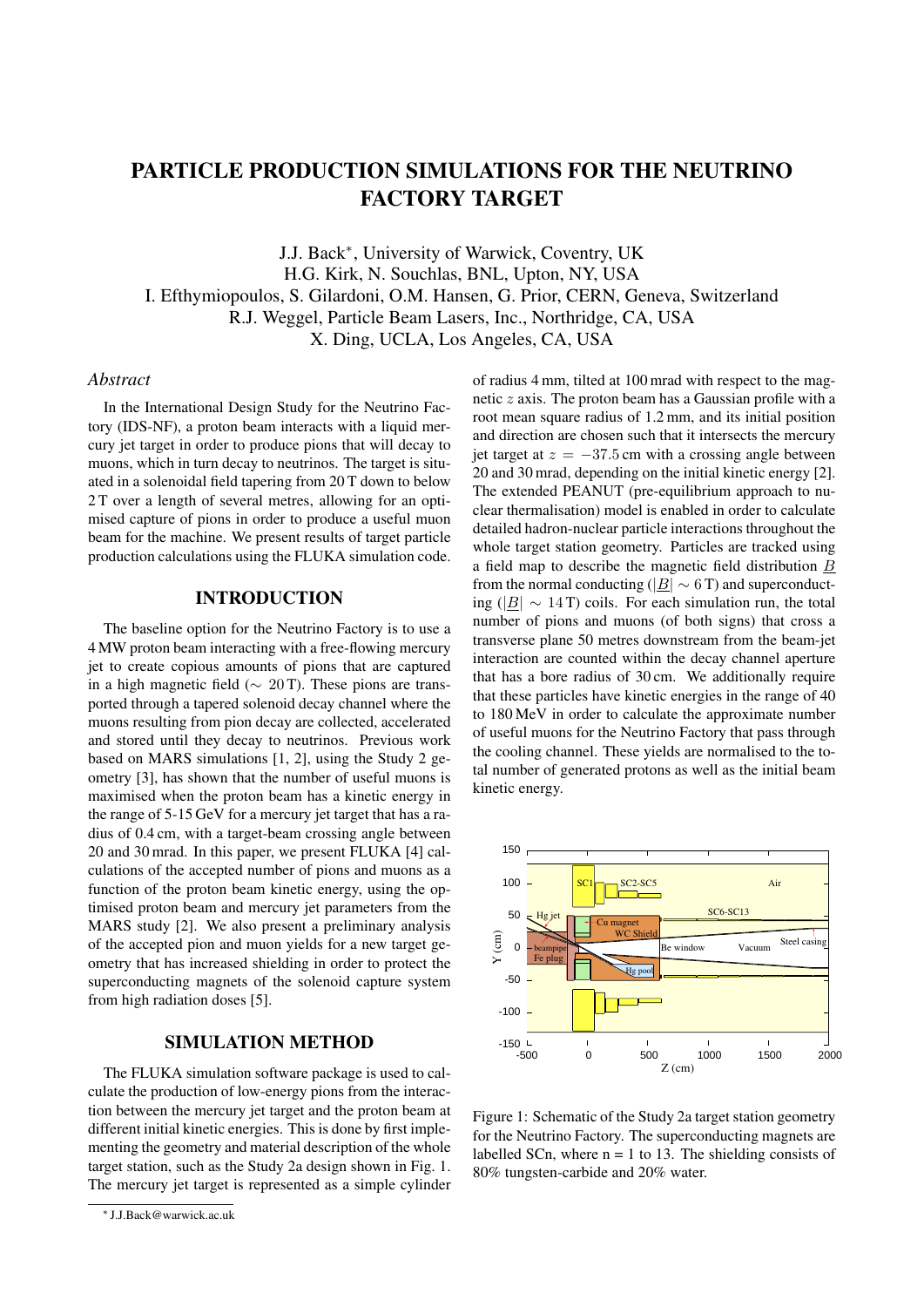#### STUDY 2A GEOMETRY YIELDS

Figure 2 shows the accepted yields as a function of the initial beam kinetic energy for the Study 2a geometry. The yield distribution increases dramatically as the proton beam energy increases from 2 GeV up to 5 GeV, and then remains almost constant up to an energy of 12 GeV. The yields then start to decrease as the beam energy increases. These results imply that the optimal yield is obtained for an input beam energy between 5 and 12 GeV, which is consistent with the conclusions reached by other studies [2, 6]. The relative variation of the yield between the positively and negatively charged species can be as much as 5% in this energy range, according to results obtained from the PEANUT model.



Figure 2: The accepted pion and muon yields (per proton per GeV) for the Study 2a target geometry as a function of the initial kinetic energy of the proton beam.

## INCREASED SHIELDING GEOMETRY YIELDS

Studies have shown that the superconducting magnets in the Study 2a geometry experience a radiation dose that is too high for their safe operation [5]. This can be mitigated by effectively doubling the outer radius of the shielding protecting the inner bore of the superconducting coils. Figure 3 shows the new increased shielding target geometry, which reduces the radiation dose of the superconducting coils to more manageable levels. The tungsten-carbide shielding for this geometry has a larger fraction of cooling water (40%), while the iron plug behind the normal conducting magnets has been removed to increase the space available for the mercury jet return flow system. The size and arrangement of the coils have changed in order to both accommodate the increased shielding as well as to keep the solenoidal magnetic field of 20 T in the beam-jet interaction region. Figure 4 shows a comparison of the axial magnetic field profile along the *z* axis between the old Study 2a geometry and the new increased shielding configuration. The



Figure 3: Schematic of the target station geometry with increased shielding to protect the superconducting coils (SC) from high radiation doses.

new magnetic field distribution has a much broader central peak, which will help to significantly improve the capture of useful low energy pions and muons from the target.



Figure 4: Comparison of the  $B_z$  magnetic field profile along the *z* axis for the Study 2a (blue squares) and the increased shielding (red circles) geometries.

Figures 5 and 6 show a preliminary analysis of the accepted (normalised) yields as a function of the initial beam kinetic energy for the increased shielding geometry. Here, the initial proton beam position and direction are chosen such that the beam-jet crossing angle, at their intersection at *z* = *−*37*.*5 cm, is between 20 and 30 mrad, depending on the beam energy. The yields for beam energies between 2 and 5 GeV increase quite sharply, analogous to the results for the Study 2a geometry. The yield is roughly constant over the larger energy range between 6 and 17 GeV, before decreasing again at higher energies. All of the yields are higher than those for the Study 2a geometry, with the optimal yield approximately 30% higher, owing to the wider peak in the magnetic field distribution which improves the capture of particles produced from the target. As before,